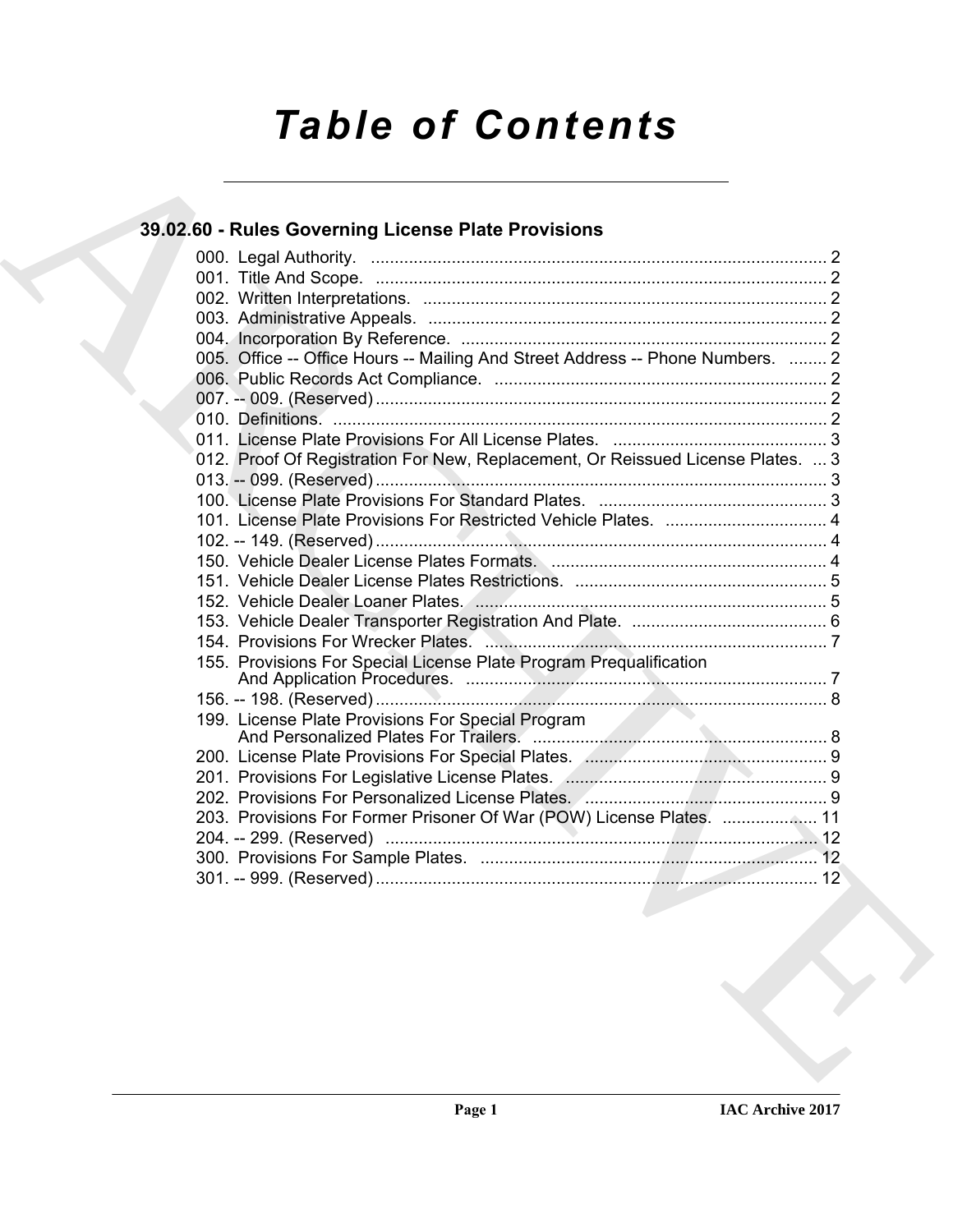#### **IDAPA 39 TITLE 02 CHAPTER 60**

# **39.02.60 - RULES GOVERNING LICENSE PLATE PROVISIONS**

# <span id="page-1-1"></span><span id="page-1-0"></span>**000. LEGAL AUTHORITY.**

This rule, establishing the policies used to administer Idaho's standard and specialized license plate programs, is adopted under the authority of Section 49-201, Idaho Code. (1-3-92)

# <span id="page-1-2"></span>**001. TITLE AND SCOPE.**

**01. Title**. These rules shall be cited as IDAPA 39.02.60 "Rules Governing License Plate Provisions."  $(4-2-08)$ 

**02. Scope**. This rule governs license plate provisions for standard license plates not otherwise detailed in Title 49, Idaho Code, and provisions for all specialty program license plates, personalized plates, and special eligibility plates.

# <span id="page-1-3"></span>**002. WRITTEN INTERPRETATIONS.**

This agency does not rely on written interpretations for these rules. (4-2-08)

#### <span id="page-1-4"></span>**003. ADMINISTRATIVE APPEALS.**

All contested cases shall be governed by the provisions of IDAPA 04.11.01. "Idaho Rules of Administrative Procedure of the Attorney General." (4-2-08) Procedure of the Attorney General."

### <span id="page-1-5"></span>**004. INCORPORATION BY REFERENCE.**

There are no documents incorporated by reference in this chapter. (4-2-08)

# <span id="page-1-6"></span>**005. OFFICE -- OFFICE HOURS -- MAILING AND STREET ADDRESS -- PHONE NUMBERS.**

**01. Street and Mailing Address**. The Idaho Transportation Department maintains a central office in 3311 W. State Street with a mailing address of P O Box 7129, Boise ID 83707-1129. (4-2-08) Boise at 3311 W. State Street with a mailing address of P O Box 7129, Boise ID 83707-1129.

**02. Office Hours**. Daily office hours at 8 a.m. to 5 p.m. except Saturday, Sunday and state holidays.  $(4-2-08)$ 

**03. Telephone and FAX Numbers**. The central office may be contacted during office hours by phone 34-8649 or by fax at 208-334-8542. at 208-334-8649 or by fax at 208-334-8542.

# <span id="page-1-7"></span>**006. PUBLIC RECORDS ACT COMPLIANCE.**

All records associated with this chapter are subject to and in compliance with the Idaho Public Records Act, as set forth in Title 74, Chapter 1, Idaho Code. (4-2-08)

# <span id="page-1-8"></span>**007. -- 009. (RESERVED)**

# <span id="page-1-11"></span><span id="page-1-10"></span><span id="page-1-9"></span>**010. DEFINITIONS.**

**CHAPTER 50**<br> **CHALANTIDRITY**, and to chinister labach standard and specified license plus program, is<br> **CON CASE THE ANS SCOPE.**<br> **CHARCHIVE STATE AND SCOPE.**<br> **CHARCHIVE STATE AND SCOPE.**<br> **CHARCHIVE STATE AND SCOPE.**<br> **01. Authorized Employees**. Authorized employee as used in this rule shall mean any non-salesperson or employee who is paid compensation for a minimum of thirty (30) hours each week, and appears on the records of the employer as an employee for which social security, income tax, and all deductions required by law have been made.  $(1-3-92)$ 

<span id="page-1-12"></span>**02. Furtherance or Pursuance of Business**. Furtherance or pursuance of business as used in this rule or in Section 49-1627, Idaho Code, shall mean any lawful use of a dealer or loaner plate by an authorized employee of a dealership for the movement of a vehicle to be sold, repaired or transferred from one (1) location to another.

(1-3-92)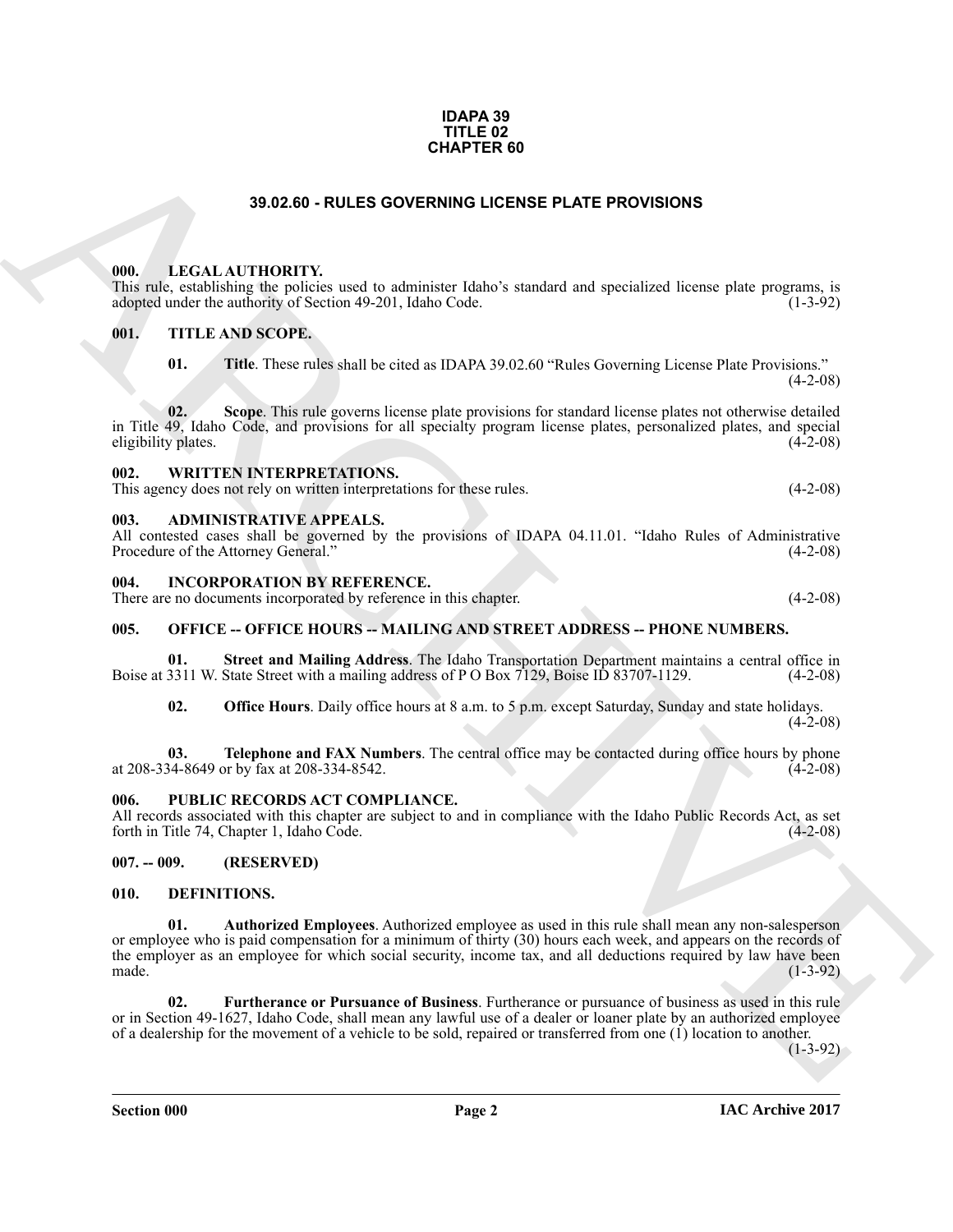<span id="page-2-4"></span>Leased or Rented Vehicles. Leased or rented vehicles owned by the licensed dealer as used in Section 49-1627, Idaho Code, shall mean vehicles titled in the name of the dealership which are leased or rented on a contractual basis to the public.

<span id="page-2-5"></span>**04. Vehicles Not Held in Stock**. Vehicles not held in stock for sale as used in Section 49-1627, Idaho Code, shall mean vehicles titled in the name of the dealership or vehicles which cannot be titled or for which the dealership does not hold title. (1-3-92) dealership does not hold title.

<span id="page-2-6"></span>**05. Vehicles Sold**. Vehicles which have been sold as used in Section 49-1627, Idaho Code, shall mean vehicles for which a dealer has a signed contract of sale or other vehicles not belonging to the dealership. (1-3-92)

# <span id="page-2-0"></span>**011. LICENSE PLATE PROVISIONS FOR ALL LICENSE PLATES.**

The Idaho Transportation Department is authorized to assign unique plate letter/number spacing schemes and to use specific letter/number combination schemes as needed for the purpose of ensuring unique numbering systems for all license plate programs and to administer the provisions of this rule. (4-2-08)

# <span id="page-2-9"></span><span id="page-2-1"></span>**012. PROOF OF REGISTRATION FOR NEW, REPLACEMENT, OR REISSUED LICENSE PLATES.**

<span id="page-2-12"></span>**01. Proof of Registration Document**. Upon receipt of payment for required registration and program fees proof of registration receipt document may be issued, indicating "license plates on order." This option will be used whenever license plates are required to be manufactured after the registration transaction has been completed. The proof of registration receipt document shall provide proof that the vehicle has been registered and fees have been paid, and the vehicle may be operated until new plates have been received by the registrant. At the discretion of the Department. more than one (1) proof of registration may be issued, if needed, in order to manufacture license plates.  $(3-20-14)$ 

<span id="page-2-11"></span><span id="page-2-10"></span>**02. Placement of Proof of Registration Document**. The proof of registration receipt document shall be displayed in the rear window of the vehicle for which it is issued. When issued to a convertible, motorcycle, or other vehicle in which it is not possible to display in the rear window, the proof of registration must be conspicuously displayed where the license plate number and expiration date of the newly issued plate may be easily read, and where it is protected from exposure to weather conditions, which would render it illegible.  $(3-20-14)$ it is protected from exposure to weather conditions, which would render it illegible.

Model Transportation Department<br>
Scale of Marchive Assette to the Columb Constraint Constraint Constraint Columb Columb Columb Columb Columb Columb Columb Columb Columb Columb Columb Columb Columb Columb Columb Columb Col **03. Issuance of Manually Completed Temporary Registrations When Automated System is** Unavailable. Upon receipt of payment for required registration and program fees, the county may issue a manual temporary registration for thirty (30) days, through use of a temporary form provided by the Department, in the event the automated system is unavailable. When the system resumes normal operation, the county office shall enter such registration information, and produce the registration form and validation decals and mail to the registered applicant. The manual temporary registration form shall be displayed in the rear window of the vehicle for which it is issued. When issued to a convertible, motorcycle, or other vehicle in which it is not possible to display in the rear window, the temporary registration must be conspicuously displayed where the number and expiration date of the permit may be easily read, and where it is protected from exposure to weather conditions, which would render it illegible.

(5-8-09)

# <span id="page-2-2"></span>**013. -- 099. (RESERVED)**

# <span id="page-2-7"></span><span id="page-2-3"></span>**100. LICENSE PLATE PROVISIONS FOR STANDARD PLATES.**

**01. County Designations**. The county in which a vehicle is registered will be designated by a number and letter on license plates for passenger cars, pick-up trucks eight thousand (8,000) pounds and under gross weight, hearses, ambulances, wreckers, farm vehicles between eight thousand one  $(8,001)$  and sixty thousand  $(60,000)$ pounds gross weight, and recreational trailers. The county designators are as follows:

<span id="page-2-8"></span>

| 1A | Ada<br>-                           | 2A | Adams         | 1B | - Bannock  | 2B  | Bear Lake<br>-    |
|----|------------------------------------|----|---------------|----|------------|-----|-------------------|
| 3B | Benewah<br>-                       | 4B | Bingham<br>۰. | 5B | - Blaine   | 6B  | <b>Boise</b><br>- |
| 7Β | Bonner<br>$\overline{\phantom{0}}$ | 8B | Bonneville    | 9B | - Boundary | 10B | <b>Butte</b><br>- |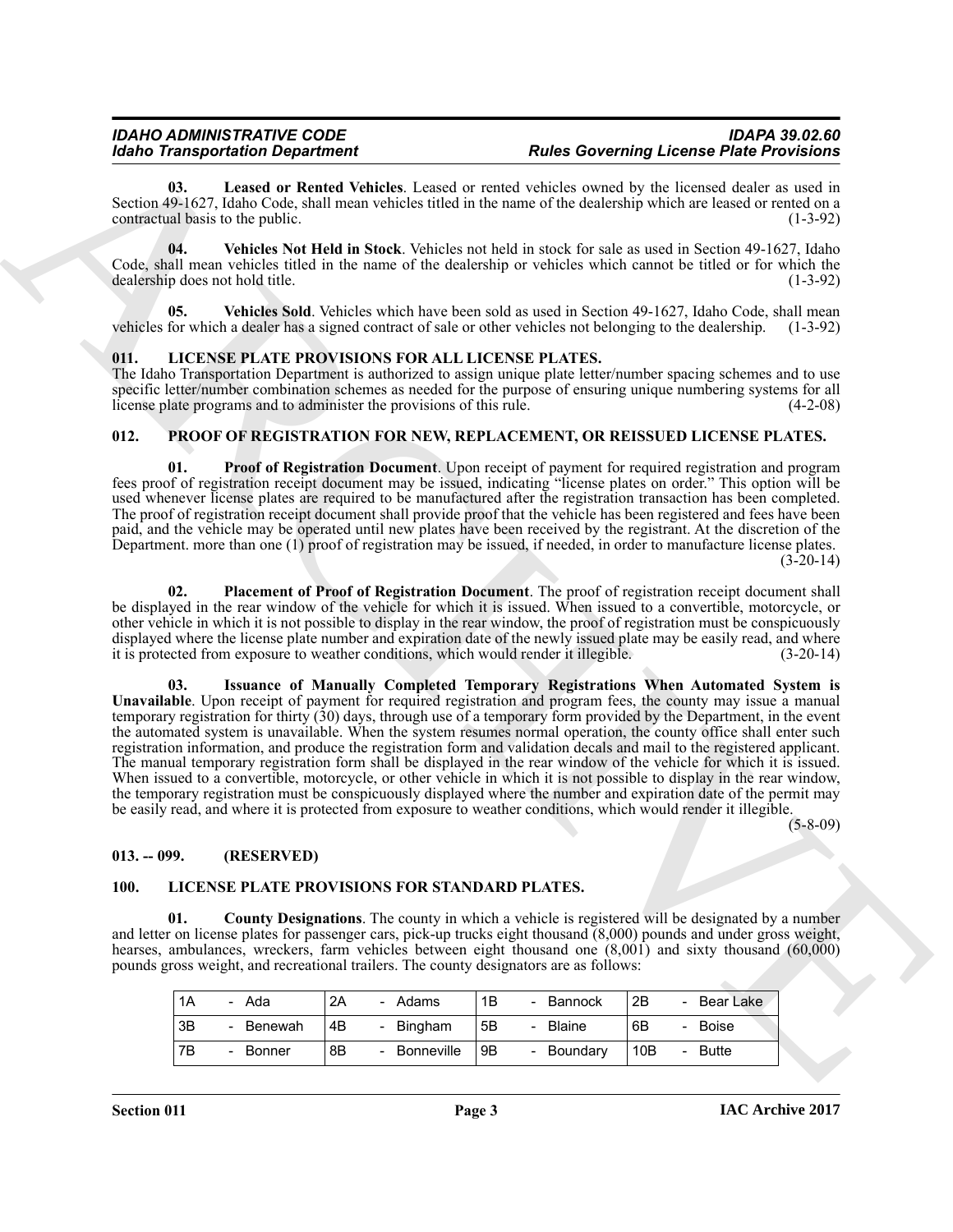|                                                                      | <b>Idaho Transportation Department</b>                                                                                                                                                                                                                                                                                                                                                                                                                                                                                                                                                                                                                                                                                        |    |                                        |           |             | <b>Rules Governing License Plate Provisions</b> |                                                                                                                                                                                                                                                                                                     |                                                      |  |  |
|----------------------------------------------------------------------|-------------------------------------------------------------------------------------------------------------------------------------------------------------------------------------------------------------------------------------------------------------------------------------------------------------------------------------------------------------------------------------------------------------------------------------------------------------------------------------------------------------------------------------------------------------------------------------------------------------------------------------------------------------------------------------------------------------------------------|----|----------------------------------------|-----------|-------------|-------------------------------------------------|-----------------------------------------------------------------------------------------------------------------------------------------------------------------------------------------------------------------------------------------------------------------------------------------------------|------------------------------------------------------|--|--|
| 1 <sup>C</sup>                                                       | - Camas                                                                                                                                                                                                                                                                                                                                                                                                                                                                                                                                                                                                                                                                                                                       | 2C | - Canyon                               | 3C        | - Caribou   | 4C                                              | - Cassia                                                                                                                                                                                                                                                                                            |                                                      |  |  |
| 5C                                                                   | - Clark                                                                                                                                                                                                                                                                                                                                                                                                                                                                                                                                                                                                                                                                                                                       | 6C | Clearwater                             | 7C        | - Custer    | E                                               | Elmore                                                                                                                                                                                                                                                                                              |                                                      |  |  |
| 1F                                                                   | - Franklin                                                                                                                                                                                                                                                                                                                                                                                                                                                                                                                                                                                                                                                                                                                    | 2F | - Fremont                              | 1G        | - Gem       | 2G                                              | - Gooding                                                                                                                                                                                                                                                                                           |                                                      |  |  |
|                                                                      | - Idaho                                                                                                                                                                                                                                                                                                                                                                                                                                                                                                                                                                                                                                                                                                                       | 1J | - Jefferson                            | 2J        | - Jerome    | Κ                                               | Kootenai                                                                                                                                                                                                                                                                                            |                                                      |  |  |
| 1L                                                                   | - Latah                                                                                                                                                                                                                                                                                                                                                                                                                                                                                                                                                                                                                                                                                                                       | 2L | - Lemhi                                | 3L        | - Lewis     | 4L                                              | Lincoln                                                                                                                                                                                                                                                                                             |                                                      |  |  |
| 1M                                                                   | - Madison                                                                                                                                                                                                                                                                                                                                                                                                                                                                                                                                                                                                                                                                                                                     | 2M | - Minidoka                             | ${\sf N}$ | - Nez Perce | 10                                              | - Oneida                                                                                                                                                                                                                                                                                            |                                                      |  |  |
| 20                                                                   | Owyhee                                                                                                                                                                                                                                                                                                                                                                                                                                                                                                                                                                                                                                                                                                                        | 1P | - Payette                              | 2P        | - Power     | S                                               | Shoshone                                                                                                                                                                                                                                                                                            |                                                      |  |  |
| 1T                                                                   | - Teton                                                                                                                                                                                                                                                                                                                                                                                                                                                                                                                                                                                                                                                                                                                       | 2T | - Twin Falls                           | V         | - Valley    | W                                               | Washington                                                                                                                                                                                                                                                                                          |                                                      |  |  |
| 02.<br>followed by the letter "T".<br>03.<br>04.<br>101.             | $(8,001)$ and sixty thousand $(60,000)$ pounds gross weight will have the county designator, then a unique serial number<br>county designator, then a unique serial number followed by the letter "R".<br>then a unique serial number followed by the letter "M".<br>LICENSE PLATE PROVISIONS FOR RESTRICTED VEHICLE PLATES.<br>Per Section 49-402 (4), Idaho Code, the Idaho Transportation Department shall provide restricted vehicle plates to<br>county offices for issuance to all-terrain vehicles, utility type vehicles, and motorbikes. Per Section $49-443(\tilde{1})$ , Idaho<br>Code, such plates shall be four inch by seven inch $(4'' \times 7'')$ plates, shall be printed with a combination of letters and |    |                                        |           |             |                                                 | Designation for Farm Vehicles. License plates for farm vehicles between eight thousand one<br>Designation for Recreational Vehicles. License plates for recreational trailers will have the<br><b>Designations for Motor Homes.</b> License plates for motor homes will have the county designator, | $(4-2-08)$<br>$(4-2-08)$<br>$(4-2-08)$               |  |  |
|                                                                      | numbers as determined by the department, and shall be printed in black on a white reflective background. Plates shall<br>be printed with "Idaho Restricted Vehicle" on the top and no other inscription. The plate shall also have a decal<br>placed in the lower left-hand corner indicating the year it is required to be re-placed. The plate shall not be valid<br>without the registration sticker, issued pursuant to Section 67-7122, Idaho Code, being affixed to the lower right-hand<br>corner of the plate. Idaho restricted vehicle plates may not be personalized.                                                                                                                                               |    |                                        |           |             |                                                 |                                                                                                                                                                                                                                                                                                     | $(5-8-09)$                                           |  |  |
| $102. - 149.$                                                        | (RESERVED)                                                                                                                                                                                                                                                                                                                                                                                                                                                                                                                                                                                                                                                                                                                    |    |                                        |           |             |                                                 |                                                                                                                                                                                                                                                                                                     |                                                      |  |  |
|                                                                      |                                                                                                                                                                                                                                                                                                                                                                                                                                                                                                                                                                                                                                                                                                                               |    |                                        |           |             |                                                 |                                                                                                                                                                                                                                                                                                     |                                                      |  |  |
|                                                                      |                                                                                                                                                                                                                                                                                                                                                                                                                                                                                                                                                                                                                                                                                                                               |    | VEHICLE DEALER LICENSE PLATES FORMATS. |           |             |                                                 |                                                                                                                                                                                                                                                                                                     |                                                      |  |  |
| <b>150.</b><br>01.                                                   | "MFR" and be numbered from nine thousand (9000) through nine thousand, nine hundred, ninety-nine (9999).                                                                                                                                                                                                                                                                                                                                                                                                                                                                                                                                                                                                                      |    |                                        |           |             |                                                 | Designation for Manufacturers Plates. Plates issued to manufacturers shall bear the designation                                                                                                                                                                                                     |                                                      |  |  |
| 02.                                                                  | sequential license plate number shall be a maximum of two (2) digits.                                                                                                                                                                                                                                                                                                                                                                                                                                                                                                                                                                                                                                                         |    |                                        |           |             |                                                 | Designation for Dealer Plates. Plates issued to dealers shall bear the designation "DLR" and the                                                                                                                                                                                                    |                                                      |  |  |
| a.                                                                   |                                                                                                                                                                                                                                                                                                                                                                                                                                                                                                                                                                                                                                                                                                                               |    |                                        |           |             |                                                 | If a dealer is issued more than ninety-nine (99) plates, an alpha character will be placed in the first                                                                                                                                                                                             |                                                      |  |  |
| position, followed by a number.<br>b.<br>one hundred (100): 1001-A1. | zero (0): Dealer number one (1), plate number one (1): 1-01; Dealer number one thousand one $(1001)$ , plate number                                                                                                                                                                                                                                                                                                                                                                                                                                                                                                                                                                                                           |    |                                        |           |             |                                                 | The dealer number shall be a maximum of four (4) digits. No dealer number shall be preceded by a                                                                                                                                                                                                    | $(1-3-92)$<br>$(1-3-92)$<br>$(1-8-90)$<br>$(1-8-90)$ |  |  |
| c.<br>Validation Sticker".                                           | labeled "Restricted Vehicle". The dealer validation sticker shall be displayed within the box labeled "Dealer                                                                                                                                                                                                                                                                                                                                                                                                                                                                                                                                                                                                                 |    |                                        |           |             |                                                 | Dealer restricted vehicle plates will display the abbreviation "DLR' within the lower left hand box                                                                                                                                                                                                 | $(3-2-10)$                                           |  |  |

# <span id="page-3-6"></span><span id="page-3-5"></span><span id="page-3-4"></span><span id="page-3-3"></span><span id="page-3-0"></span>**101. LICENSE PLATE PROVISIONS FOR RESTRICTED VEHICLE PLATES.**

# <span id="page-3-1"></span>**102. -- 149. (RESERVED)**

# <span id="page-3-9"></span><span id="page-3-8"></span><span id="page-3-7"></span><span id="page-3-2"></span>**150. VEHICLE DEALER LICENSE PLATES FORMATS.**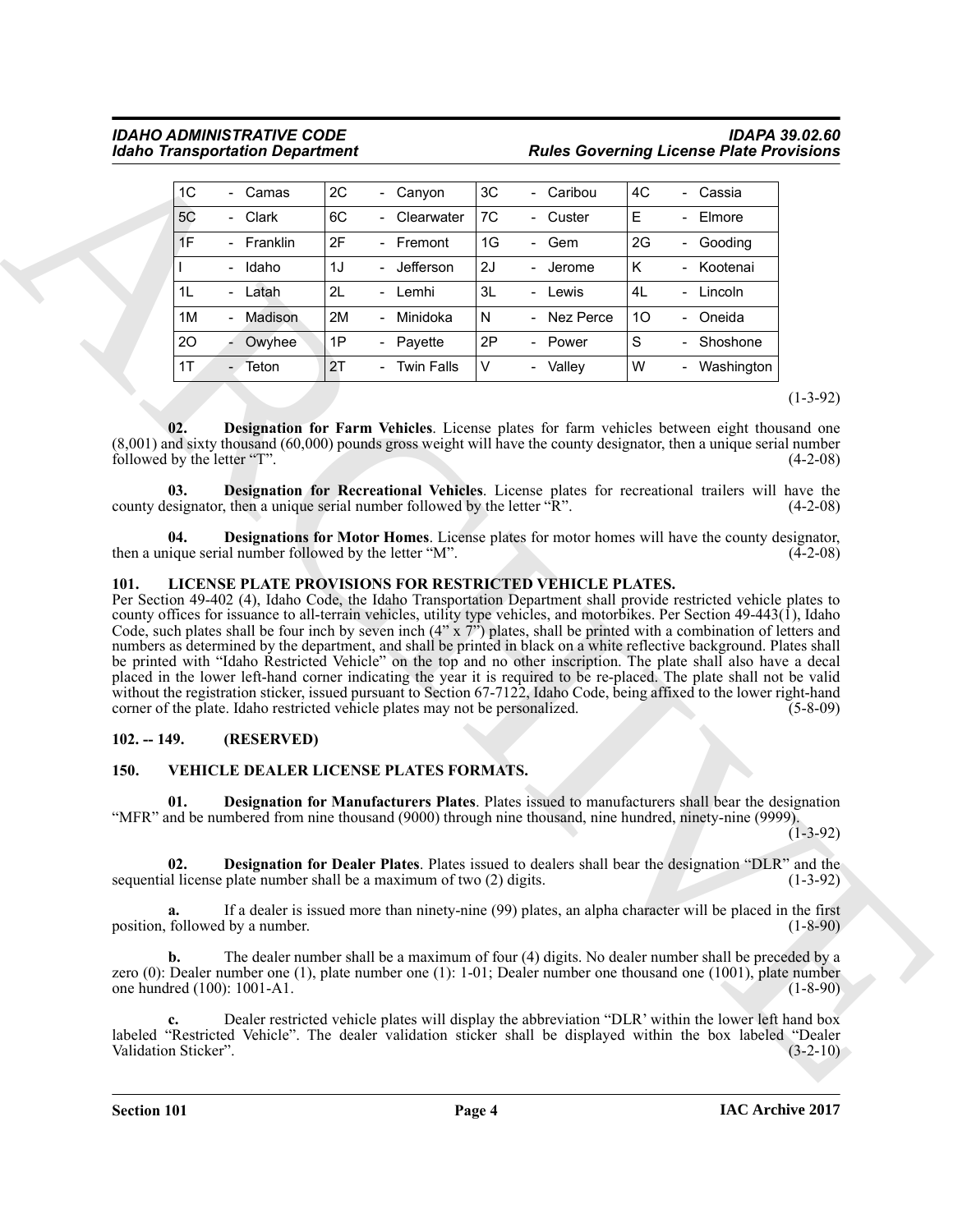# <span id="page-4-4"></span><span id="page-4-2"></span><span id="page-4-0"></span>**151. VEHICLE DEALER LICENSE PLATES RESTRICTIONS.**

**01. Restrictions**. Restrictions on the use of manufacturer or dealer plates are provided for by Section Idaho Code. In addition, the following restrictions shall apply: (1-3-92)  $49-1627$ , Idaho Code. In addition, the following restrictions shall apply:

For The Health Control of the Solennia Control of the Solennia Control of the Solennia Control of the Solennia Control of the Solennia Control of the Solennia Control of the Solennia Control of the Solennia Control of the **a.** Authorized employees may operate vehicles displaying dealer plates only when operated in the furtherance of the dealer's business. The authorized employee must carry an identification card issued by the dealer. The identification card shall contain the employee name, dealership, date of issue, dealer number and signature of an authorized representative of the dealership and the signature of the employee. This use shall be limited to normal business hours unless the operator is in possession of a letter from the dealer listing the specific reason for the after-<br>(1-3-92) hour use.  $(1-3-92)$ 

**b.** A manufacturer shall not display manufacturer plates on vehicle types other than those tured by the manufacturer. (1-8-90) manufactured by the manufacturer.

**c.** A new or used motorcycle dealer shall not display motorcycle dealer plates on other vehicle types new motorcycle that the dealer is not enfranchised to sell. (3-2-10) nor on a new motorcycle that the dealer is not enfranchised to sell.

**d.** A new vehicle dealer shall not display new vehicle dealer plates on new vehicles that the dealer is nchised to sell. (4-2-08) not enfranchised to sell.

**e.** A new or used motorbike, all terrain vehicle, or utility vehicle dealer shall not display dealer restricted vehicle plates on other vehicle types nor on any new motorbike, all terrain vehicle, or utility vehicle that the dealer is not enfranchised to sell. (3-2-10) (3-2-10)

**f.** Vehicles displaying a dealer restricted vehicle plate shall be limited to operation off-highway, on authorized local jurisdiction roadways, on those roadways maintained by the Idaho Department of Lands, the Bureau of Land Management, and the US Forest Service. Restricted vehicles displaying the dealer restricted vehicle plate shall not operate on any state highway, but may cross such at a designated crossing. (3-2-10) shall not operate on any state highway, but may cross such at a designated crossing.

**g.** Vehicles displaying a dealer restricted vehicle plate are not required to display the Idaho Department of Parks and Recreation Off-highway registration to be valid, but are required to be validated in the same manner as are standard dealer plates and display the required annual validation sticker on the restricted plate.

 $(3-2-10)$ 

**h.** A prospective purchaser shall not have in his possession a vehicle belonging to a dealership after usiness hours without a letter of authority from the dealership. (4-2-08) normal business hours without a letter of authority from the dealership.

**i.** A dealer or manufacturer shall not display a dealer plate for purposes other than provided for by equlation.  $(4-2-08)$ law or regulation.

<span id="page-4-3"></span>**02. Penalties**. In addition to the penalties for violation of plate use provided for in Section 49-236, Idaho Code, a dealer or manufacturer may have his license to do business in Idaho suspended for a period not less than fifteen (15) days nor more than thirty (30) days. (1-8-90) than fifteen  $(15)$  days nor more than thirty  $(30)$  days.

# <span id="page-4-1"></span>**152. VEHICLE DEALER LOANER PLATES.**

<span id="page-4-8"></span><span id="page-4-7"></span><span id="page-4-6"></span><span id="page-4-5"></span>**01.** Numbering Plates shall be numbered from LAA001 to LZZ999. (1-03-93)

**02.** Surrender of Plates. If the dealership license becomes invalid, the dealer must surrender the on and loaner plates that have been issued. There shall be no refund of fees. (1-8-90) registration and loaner plates that have been issued. There shall be no refund of fees.

**03. Vehicle Log**. Dealerships shall maintain a vehicle log of each vehicle on which a loaner plate is displayed. The log shall be available for inspection by any peace officer or agent of the Department and shall contain the: (1-8-90) the:  $(1-8-90)$ 

**a.** Vehicle Identification Number (VIN) or dealership stock number if such stock number can be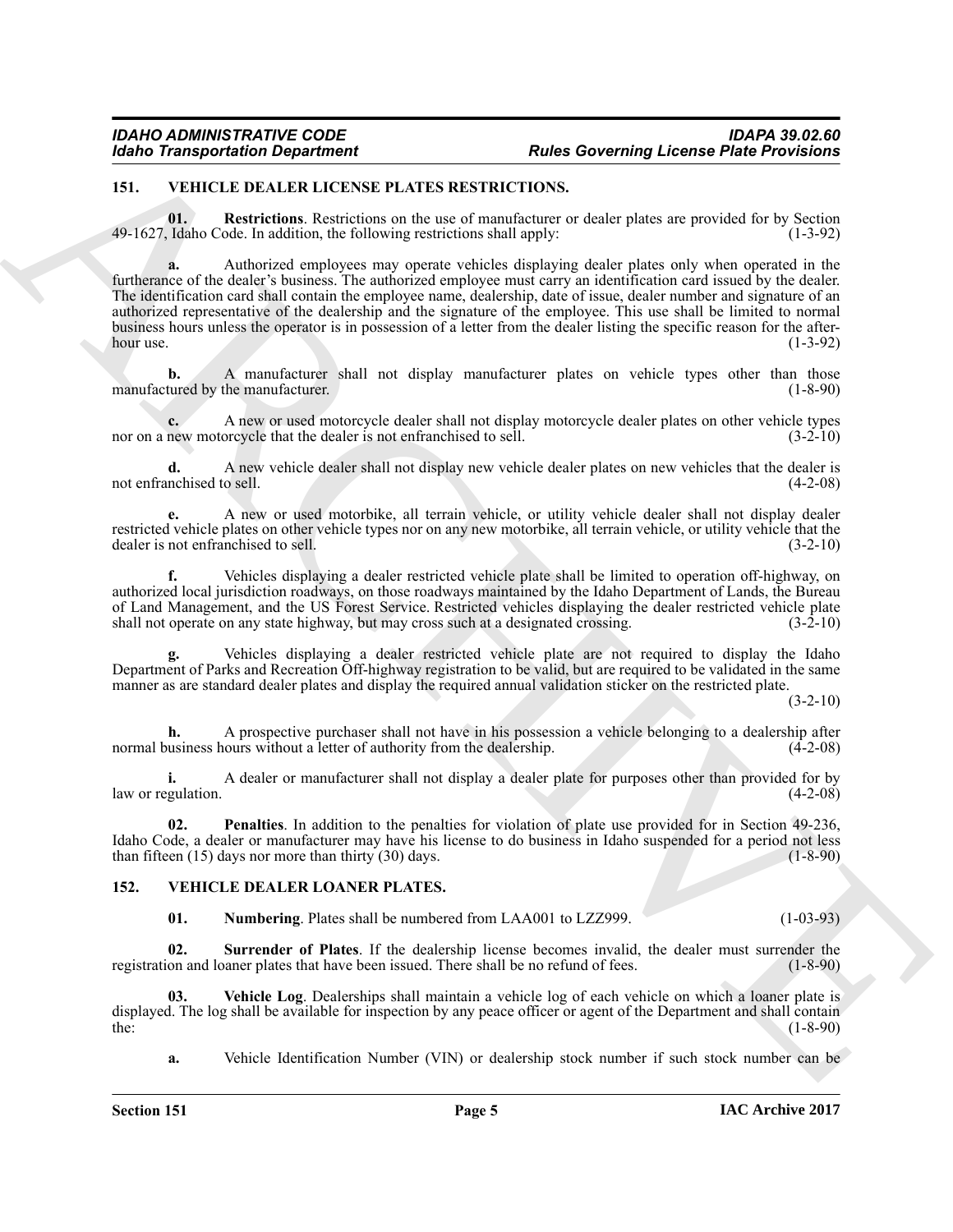<span id="page-5-2"></span>

| <b>Idaho Transportation Department</b> |                                                                                                                                                                                                                                                                                                                                                                                                                                                                                                                                                                     | <b>Rules Governing License Plate Provisions</b> |                          |  |  |  |
|----------------------------------------|---------------------------------------------------------------------------------------------------------------------------------------------------------------------------------------------------------------------------------------------------------------------------------------------------------------------------------------------------------------------------------------------------------------------------------------------------------------------------------------------------------------------------------------------------------------------|-------------------------------------------------|--------------------------|--|--|--|
| traced to the vehicle's VIN;           |                                                                                                                                                                                                                                                                                                                                                                                                                                                                                                                                                                     |                                                 | $(1-8-90)$               |  |  |  |
| b.                                     | $Date(s)$ the plates were displayed on a vehicle;                                                                                                                                                                                                                                                                                                                                                                                                                                                                                                                   |                                                 | $(1-8-90)$               |  |  |  |
| c.                                     | Number printed on the plate displayed;                                                                                                                                                                                                                                                                                                                                                                                                                                                                                                                              |                                                 | $(4-2-08)$               |  |  |  |
| d.                                     | Name of person authorized to use the plate; and                                                                                                                                                                                                                                                                                                                                                                                                                                                                                                                     |                                                 | $(1-8-90)$               |  |  |  |
| e.                                     | Purpose for which vehicle was used.                                                                                                                                                                                                                                                                                                                                                                                                                                                                                                                                 |                                                 | $(1-8-90)$               |  |  |  |
| 04.                                    | <b>Identification Card</b> . The Department shall provide an identification card, (registration) for each<br>plate. The registration shall show the:                                                                                                                                                                                                                                                                                                                                                                                                                |                                                 | $(4-2-08)$               |  |  |  |
| a.                                     | Dealership name and address;                                                                                                                                                                                                                                                                                                                                                                                                                                                                                                                                        |                                                 | $(1-8-90)$               |  |  |  |
| b.                                     | Number printed on the plate;                                                                                                                                                                                                                                                                                                                                                                                                                                                                                                                                        |                                                 | $(4-2-08)$               |  |  |  |
| c.                                     | Calendar year for which the registration is valid;                                                                                                                                                                                                                                                                                                                                                                                                                                                                                                                  |                                                 | $(1-8-90)$               |  |  |  |
| d.                                     | Dealer number;                                                                                                                                                                                                                                                                                                                                                                                                                                                                                                                                                      |                                                 | $(1-8-90)$               |  |  |  |
| е.                                     | Date of issue; and                                                                                                                                                                                                                                                                                                                                                                                                                                                                                                                                                  |                                                 | $(1-8-90)$               |  |  |  |
| f.                                     | A place for the dealer's signature.                                                                                                                                                                                                                                                                                                                                                                                                                                                                                                                                 |                                                 | $(1-8-90)$               |  |  |  |
| 06.                                    | dealership name. The document letter must be signed and dated by an authorized employee of the dealership.<br>Vehicle Use Donation for Civic and Charitable Events. Licensed dealers may authorize the use<br>of their loaner plates when donating the use of vehicles held in their inventory for civic or charitable events. Such<br>time period shall not exceed thirty (30) days. The dealer shall provide a letter of authorization to be carried in the<br>vehicle and proof of current liability insurance, as required by Chapter 12, Title 49, Idaho Code. |                                                 | $(1-3-92)$<br>$(4-2-08)$ |  |  |  |
| 07.                                    | User Fee. The dealer may charge the user a fee for vehicles held in stock for sale and provided to a<br>customer of a dealership while the customer's vehicle is being repaired.                                                                                                                                                                                                                                                                                                                                                                                    |                                                 | $(1-3-92)$               |  |  |  |
| 08.                                    | Fees. The fees charged for dealer loaner plates shall be the same as the fees required by Section 49-<br>402, Idaho Code, for new vehicles, and shall be in addition to the current Emergency Medical Service (EMS) and<br>plate fees. Applicants for new loaner plates received after January 1 shall be charged one-twelfth (1/12) the annual fee<br>required for a new vehicle for each month remaining in the licensing year, including the month of application. The<br>annual EMS and plate fees are not prorated.                                            |                                                 | $(1-3-92)$               |  |  |  |
| 153.                                   | VEHICLE DEALER TRANSPORTER REGISTRATION AND PLATE.                                                                                                                                                                                                                                                                                                                                                                                                                                                                                                                  |                                                 |                          |  |  |  |
| 01.                                    | <b>Purpose</b> . Utility and boat trailers that weigh under two thousand (2,000) pounds unladen may be<br>moved by a manufacturer, dealer, or an employee of either, or by a transporter service contracted by the vehicle's<br>manufacturer or dealer upon registration and payment of an annual fifteen dollar (\$15) transporter plate fee to the                                                                                                                                                                                                                |                                                 |                          |  |  |  |
|                                        | department, or by purchase of a single trip permit. These plates may be used only on boat trailers and utility trailers<br>for demonstration purposes, and may be used while laden for demonstration purposes.                                                                                                                                                                                                                                                                                                                                                      |                                                 |                          |  |  |  |
| 02.                                    | Numbering of Plates. Transporter plates shall be numbered from PA1 TO PZ9999. Transporter<br>plates are required to be displayed on the rear of the trailer.                                                                                                                                                                                                                                                                                                                                                                                                        |                                                 | $(4-2-08)$<br>$(1-3-92)$ |  |  |  |

# <span id="page-5-9"></span><span id="page-5-8"></span><span id="page-5-7"></span><span id="page-5-6"></span><span id="page-5-5"></span><span id="page-5-4"></span><span id="page-5-3"></span><span id="page-5-1"></span><span id="page-5-0"></span>**153. VEHICLE DEALER TRANSPORTER REGISTRATION AND PLATE.**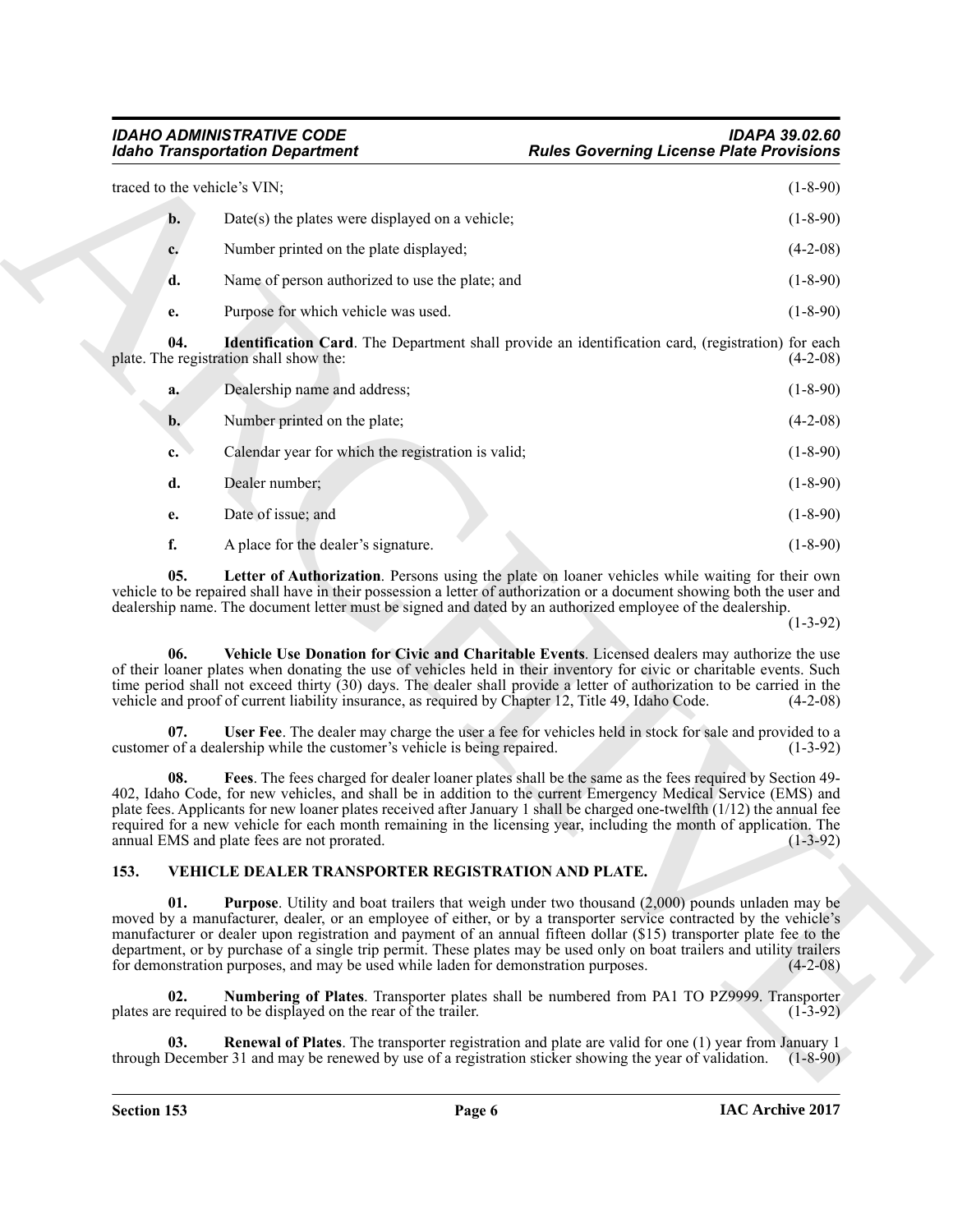<span id="page-6-13"></span>**04. Use of Plates**. Transporter plates may be moved by registrants from one (1) utility or boat trailer weighing under two thousand (2,000) pounds unladen to another trailer meeting this criteria during the current registration period. Vehicles towing a laden trailer displaying a transporter plate must be registered within the appropriate gross vehicle weight category for the combined load. (4-2-08)

**05. Possession of Registration**. When transporting a vehicle displaying a transporter plate, the operator of a towing vehicle shall carry the transporter registration in the towing vehicle at all times. (1-8-90)

<span id="page-6-14"></span><span id="page-6-12"></span>**06.** Violations. Violations of this section include: (1-3-92)

**a.** Display of a transporter plate on any vehicle not required to be registered under this Section; and (1-3-92)

**b.** Display of a transporter plate on a vehicle not lawfully under the control of the registration holder. (1-3-92)

# <span id="page-6-11"></span>**07. Penalties**: (1-8-90)

**a.** Violation of this section shall be a misdemeanor as provided for by Section 49-236, Idaho Code;<br>(1-8-90) and  $(1-8-90)$ 

**b.** The plate and registration of anyone who displays a transporter plate other than provided for by this may be canceled. (1-8-90) section may be canceled.

# <span id="page-6-4"></span><span id="page-6-0"></span>**154. PROVISIONS FOR WRECKER PLATES.**

<span id="page-6-8"></span>**01. Purpose**. Wrecker plates are for the exclusive use of businesses engaged in the towing of a wrecked, abandoned, salvaged, or disabled motorized vehicle. Plates shall not be used on vehicles being repossessed.  $(3-2-10)$ 

<span id="page-6-6"></span>**02.** Numbering of Plates. Plates shall be numbered as determined by the department and shall display viation "WRKR" vertically on the left hand side of the plate. (3-2-10) the abbreviation "WRKR" vertically on the left hand side of the plate.

<span id="page-6-9"></span>**03. Renewal of Plates**. The wrecker registration and plate are valid for one (1) year from January 1 through December 31 and may be renewed by use of a registration sticker showing the year of validation. (3-2-10)

<span id="page-6-10"></span>**04. Use of Plates**. Plates are not to be displayed on the towing power unit vehicle nor are they to be used on a vehicle not being towed. Plates are to be displayed on the rear of the towed vehicle in such a manner as to be visible to vehicles approaching from the rear. Wrecker plates may be moved from one (1) towed motorized vehicle to another vehicle under the direct lawful control of the registration holder. (3-2-10) vehicle to another vehicle under the direct lawful control of the registration holder. (3-2-10)

<span id="page-6-7"></span>**05. Possession of Registration**. When towing a motorized vehicle displaying a wrecker plate, the of the towing vehicle shall carry the wrecker plate registration in the towing vehicle. (3-2-10) operator of the towing vehicle shall carry the wrecker plate registration in the towing vehicle.

<span id="page-6-5"></span>**06.** Acquisition/Renewal of Wrecker Plates. Wrecker plates will be issued and renewed through the ent by mail or by fax using an application and renewal process determined by the department. (3-2-10) department by mail or by fax using an application and renewal process determined by the department.

# <span id="page-6-3"></span><span id="page-6-2"></span><span id="page-6-1"></span>**155. PROVISIONS FOR SPECIAL LICENSE PLATE PROGRAM PREQUALIFICATION AND APPLICATION PROCEDURES.**

Roles Convenient Real to the Channel Real time and the Channel English Provident Real the United States Convenient Channel Channel Channel Channel Channel Channel Channel Channel Channel Channel Channel Channel Channel C **01. Special License Plate Prequalification**. Anyone desiring legislation to establish a Special License Plate Program may make application to the Department on a Special Plate Program application form designed and provided by the Department. If all the prequalification requirements are met by the submission of other documentation, this will also be acceptable. A Special Plate Program Development Guide will also be provided to each applicant, detailing the procedures for the prequalification and application and providing information regarding the steps required to successfully accomplish a special plate program from prequalification through passage of the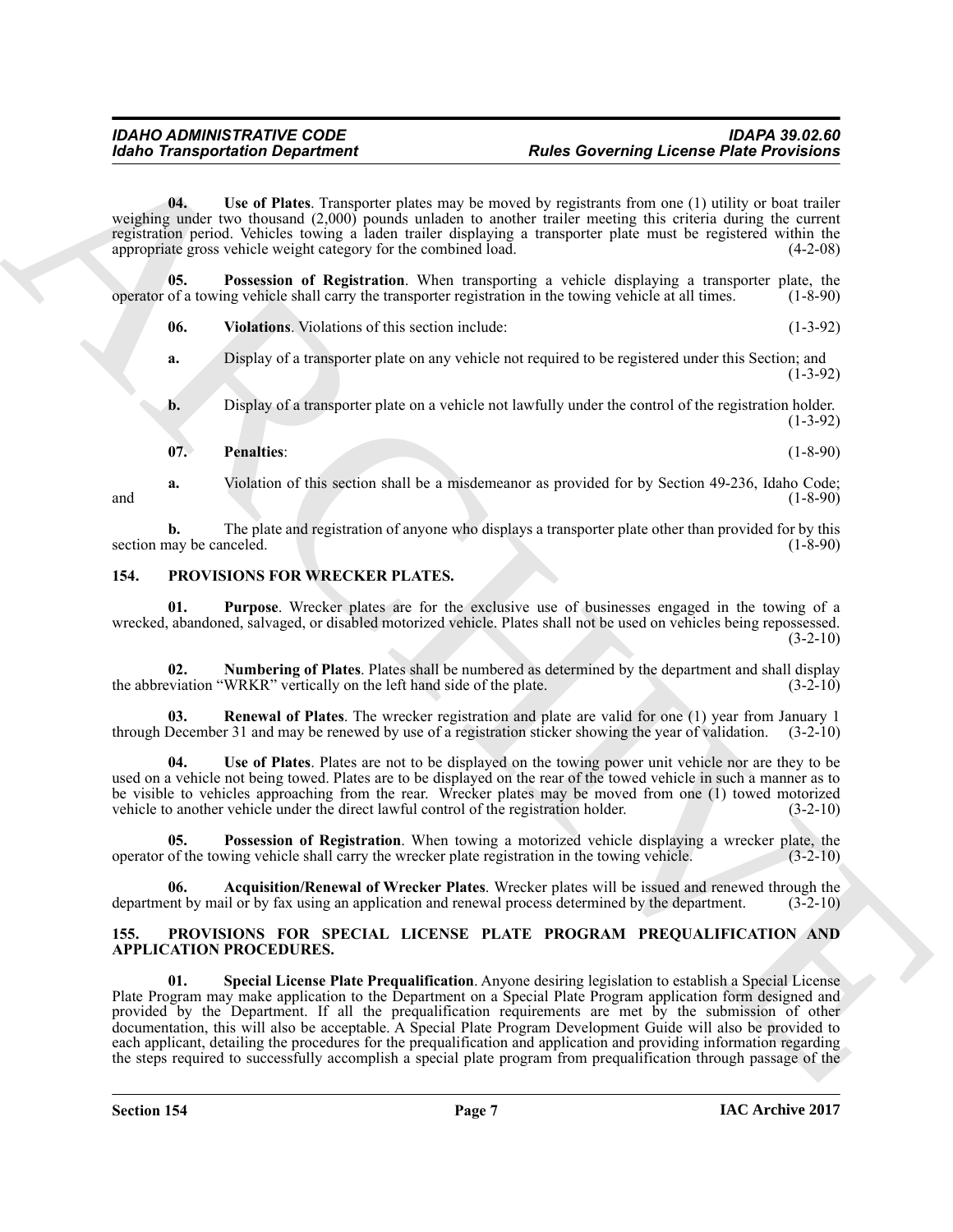legislation, statutory requirements and standards for the plate color and license plate design. (3-20-14)

**02. Special License Plate Approved by the Legislature**. If a special license plate program is approved by the Idaho legislature, prior to production and sale of the special license plates, the sponsor shall be meet the requirements outlined in Subsection 155.03 of this rule. (3-20-14)

### <span id="page-7-7"></span><span id="page-7-5"></span>**03. Special Plate Requirements**: (3-20-14)

**a.** The individual responsible for representing the agency requesting the prequalification/application procedure will complete and sign a Special Plate Program application form that will contain a declaration of the responsible individual for certifying compliance with the requirements to the Department. (3-20-14) responsible individual for certifying compliance with the requirements to the Department.

**b.** Responsible individual representing the agency will submit a financial plan detailing the use for the from the special plate sales.  $(3-20-14)$ proceeds from the special plate sales.

For non-profit agencies, the responsible individual will provide evidence that the applicant has had come Tax status for at least two (2) years. (3-20-14) 501 (c) Federal Income Tax status for at least two  $(2)$  years.

# <span id="page-7-6"></span>**04. Special License Plate Program Application Approval**: (3-20-14)

**a.** Upon approval of application by Department, applicant will, by September 1, deposit programming and administration fees determined by an estimate of projected programming hours required. One thousand dollars (\$1,000) of this fee will not be refundable.  $(1,000)$  of this fee will not be refundable.

**b.** Applicant will complete and submit a list of two hundred fifty (250) applicants, currently registered in Idaho, who intend to purchase the Specialty License Plates when available. The form may be delivered to the<br>Department by mail or electronic means such as e-mail or facsimile. (3-20-14) Department by mail or electronic means such as e-mail or facsimile.

### <span id="page-7-8"></span>**05. Submission to the Legislature**. (3-20-14)

**a.** For those desiring legislation, when all requirements have been met, the Department will forward the completed application to the chairmen of the Transportation and Defense Committees of the Senate and the House of Representatives for consideration in the next Legislative Session. This submission will be on a form developed by the Department or other documentation that meets all the requirements listed in this rule. (3-20-14)

<span id="page-7-3"></span>**b.** For those Special License Plate Programs with enacting legislation that fail to meet the requirements of this Section, the Department shall report such finding to the chairmen of the Transportation and Defense Committees of the Idaho State Senate and the House of Representatives, and shall not proceed with production and sale of the special plates. (3-20-14)

For Taxas provides the special based with the special convenient European Plate Boreal control of the special based with the special based with the special based with the special based with the special based with the spec **06. Annual Report**. An annual report form, designed and provided by the Department, will be made available to special license plate sponsors. The report will require an accounting of revenues and expenditures associated with the funds collected for the special license plate program. The report will be completed and submitted to the Department by January 1 so that by January 15 of each year the Department has the necessary data compiled and the required information forwarded to the chairmen of the Transportation and Defense Committees of the Idaho State Senate and the House of Representatives. If the agency fails to provide the required report, the Department will suspend special license plate sales for that program until the accounting is provided. Military License Plate programs will not be included in this requirement. (3-20-14)

<span id="page-7-4"></span>Appeals. The appeals process will allow the applicant for a special license plate program to appeal the Department's decision to deny the application (See Section 003 of this rule). The notice of the appeal will be sent in writing via mail, electronic mail or facsimile within twenty (20) days of the denial. (3-20-14)

# <span id="page-7-0"></span>**156. -- 198. (RESERVED)**

# <span id="page-7-2"></span><span id="page-7-1"></span>**199. LICENSE PLATE PROVISIONS FOR SPECIAL PROGRAM AND PERSONALIZED PLATES FOR TRAILERS.**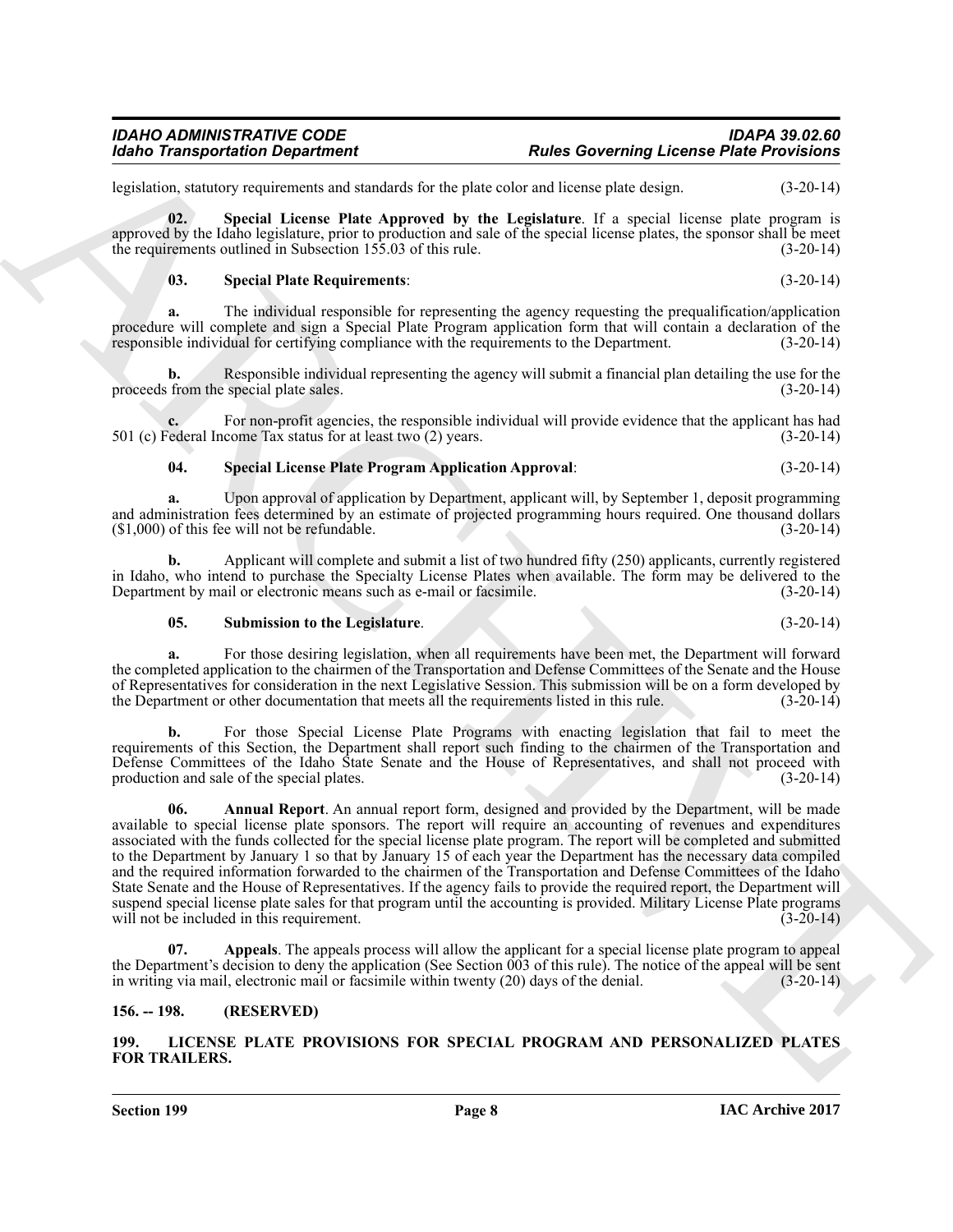Special program and personalized plates may be issued to trailers manufactured primarily for recreational vehicle uses. Such trailers will include camper, tent or fifth-wheel recreational trailers. Trailers with multiple uses such as utility, horse, or boat, with or without recreational vehicle facilities, shall be excluded. (4-2-08) utility, horse, or boat, with or without recreational vehicle facilities, shall be excluded. (4-2-08)

# <span id="page-8-0"></span>**200. LICENSE PLATE PROVISIONS FOR SPECIAL PLATES.**

# <span id="page-8-6"></span><span id="page-8-3"></span>**01. Year of Manufacture Plates**. (1-3-92)

**a.** Owners of vehicles manufactured up through 1974, excluding model years 1969, 1971, 1972, and 1973, but including and ending with model year 1974, may apply for the renewal and use of previously canceled Idaho license plates which were originally issued to the same category of vehicle, where the year designation of the plate matches the year of manufacture of a motor vehicle. (4-2-08) plate matches the year of manufacture of a motor vehicle.

Mond Taraspondants Dependent on the space of the Barone Taraspondant and the space of the President Control is the Section of the Section Anti-<br>
Section and a considered probability that the space of the space of the spa **b.** The license plate must be in serviceable condition as originally manufactured, i.e., must not be marred, bent, faded, or otherwise damaged to the point it is illegible. If the plate is repainted to bring it to a serviceable condition, the colors shall match the original colors as closely as possible. The quality of the repaint must equal or exceed the original quality. The plate cannot be a duplicate of a previously manufactured plate still in use.

 $(4-2-08)$ 

**c.** The application for use of the plate shall include a statement signed by the applicant attesting that the applicant understands, if the plate use is approved, the plate does not have reflectorized material which meets the requirements of Section 49-443, Idaho Code. The responsibility for any accident or injury arising out of the possible consequence of not having this reflectorized safety feature on the license plate shall be borne by the registrant.

(1-3-92)

**d.** The license plate number sequence applied for cannot duplicate another existing "year of ture" license plate number already in use. (4-2-08) manufacture" license plate number already in use.

**e.** "Classic" or "Old Timer" plates may be used in conjunction with this revived plate at the option of trant. the registrant.

<span id="page-8-4"></span>**02. Centennial License Plates**. Personalized and regular number plates are available in the centennial format.  $(4-2-08)$ 

<span id="page-8-5"></span>**03. Disabled Veteran License Plates**. Disabled veteran license plates may, upon the registrant's request, display the international handicapped symbol to ensure reciprocal parking privileges in all states and provinces. (4-2-08)

# <span id="page-8-7"></span><span id="page-8-1"></span>**201. PROVISIONS FOR LEGISLATIVE LICENSE PLATES.**

<span id="page-8-9"></span>**01. Option to Apply**. Members of the Idaho Legislature have the option of applying to the Department's Special Plates Unit for one (1) set of specially numbered license plates bearing the designation "HOUSE" or "SENATE." (1-3-92)

<span id="page-8-8"></span>**02. Numbering Assignment List**. On or before June 15 each year, the Department will request from the Speaker and Pro Tem a current list of license numbers assigned to all legislators. The Department will request that these lists be returned by September 1 or, in an election vear, within fifteen  $(15)$  days after the these lists be returned by September 1 or, in an election year, within fifteen  $(15)$  days after the election.

<span id="page-8-10"></span>**03. Plate Availability**. Upon receipt of the lists, the Department will ensure that a complete set of equislative license plates is available for each legislator. (1-3-92) special legislative license plates is available for each legislator.

# <span id="page-8-11"></span><span id="page-8-2"></span>**202. PROVISIONS FOR PERSONALIZED LICENSE PLATES.**

**01.** Special Characters or Marks. No special characters, or punctuation marks, may be used for ized messages on license plates. (1-3-92) personalized messages on license plates.

<span id="page-8-12"></span>**a.** Up to seven (7) letters or any combination of seven (7) letters and numbers and spaces (no half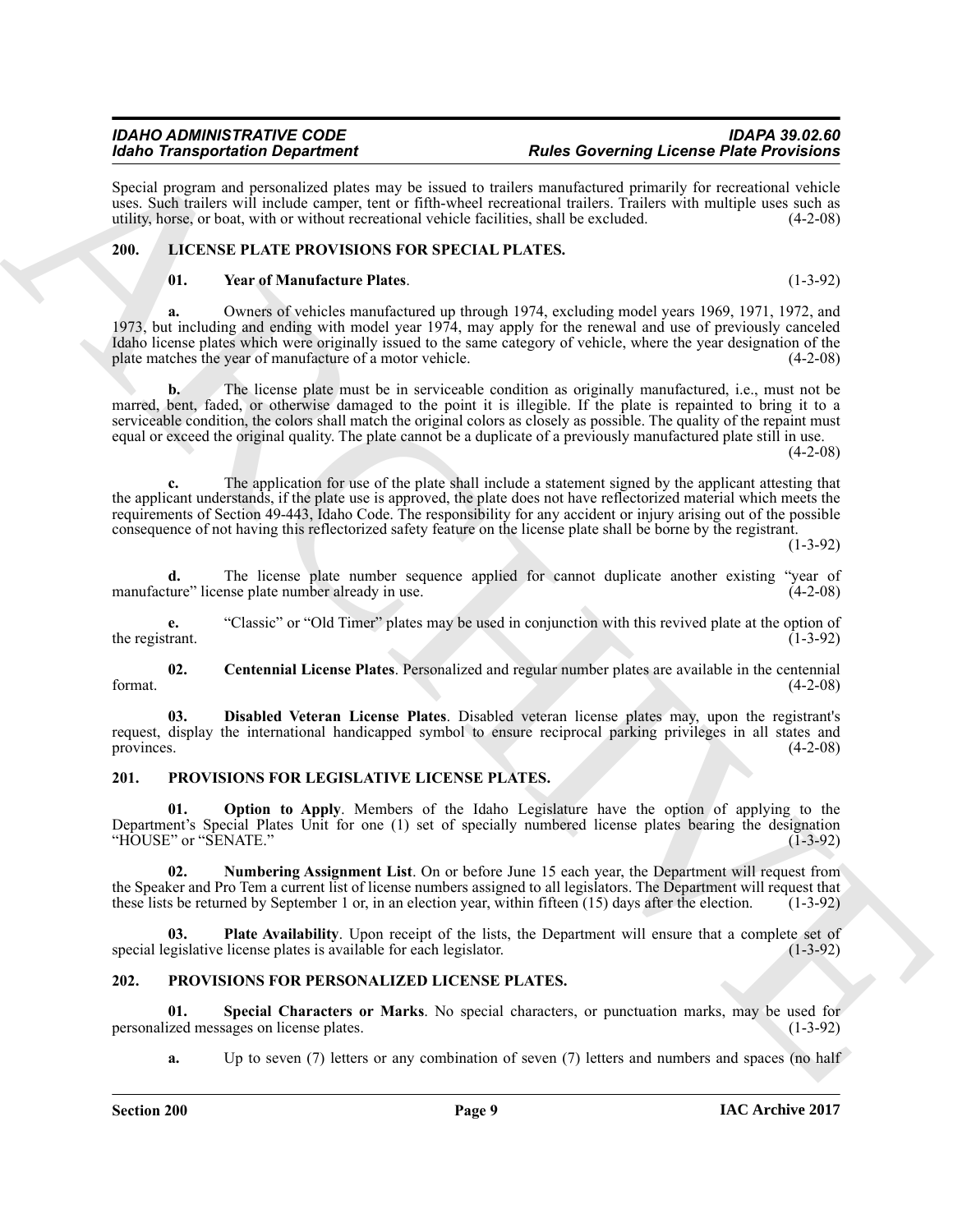spaces) may be used for personalized messages on eligible six inch by twelve inch (6" x 12") license plates. (5-8-09)

**b.** Up to six (6) letters or any combination of six (6) letters and numbers and spaces (no half spaces) may be used for personalized messages on four inch by seven inch (4" x 7") motorcycle plates. (5-8-09)

**c.** Up to six (6) letters or any combination of six (6) letters and numbers and spaces (no half spaces) used for personalized messages on specialty program license plates. (5-8-09) may be used for personalized messages on specialty program license plates.

**d.** Disability six inch by twelve inch (6" x 12") plates will display the international handicapped symbol followed by up to five (5) letters, numbers, and spaces in the personalized message. Disability four inch by seven inch (4" x 7") motorcycle plates will display the international handicapped symbol followed by up to four (4) letters, numbers, and spaces (no half spaces) in the personalized message.  $(5-8-09)$ letters, numbers, and spaces (no half spaces) in the personalized message.

<span id="page-9-2"></span>**02. Issue of Personalized Plates**. Personalized plates can be issued only to vehicles if no specific wording is required on the plate to identify the purpose for which the vehicle is registered. Personalized plates will not be issued if such plates would jeopardize the integrity of unique plate identification requirements. Examples include but are not limited to: (1-3-92) include but are not limited to:

Commercial vehicles registered under the International Registration Plan (IRP), because the required to be printed on the plate: (1-3-92) designators PRP are required to be printed on the plate;

**b.** Vehicles for which the designators "PRP" are required to be printed on the plate to identify the use;<br>(4-2-08) and  $(4-2-08)$ 

<span id="page-9-5"></span>**c.** Utility, horse, or enclosed car hauling trailers with RV facilities or boat trailers. (4-2-08)

For Tanagandra Construent and the state of the Secondary Leons Phis Provident and the state of the Secondary Construent and the state of the Secondary Construent and the state of the state of the state of the state of the **03. Specific Requests**. Requests for specific plate letters and/or numbers will be issued on a first come, first served basis. In the event of a request for the same plate by more than one (1) individual, the request with the earliest postmark, e-mail transmission time, or fax transmission time will prevail. If the postmarks are the same, the date stamped upon arrival at the Department will prevail. Applications submitted at county assessors' offices will not be considered valid until stamped in by the Department. Telephone requests will not be accepted. (4-2-08)

<span id="page-9-3"></span>**04. Lack of Current Plates**. When an applicant for personalized plates does not have current regular number plates: (1-3-92)

**a.** The Department may issue a thirty (30) day temporary registration to allow time for the billing process for personalized plates. The fee for each thirty (30) day temporary registration shall be as required by Section 49-523, Idaho Code. (4-2-08) 49-523, Idaho Code.

**b.** The Department may, upon payment of all required fees, issue a proof of registration document as in Section 012 of these rules. (3-20-14) provided in Section 012 of these rules.

<span id="page-9-1"></span>**05.** Credits. When personalized plates are issued before an applicant's current registration is expired, <br>Il be given for unexpired registration fees only. (1-3-92) credit will be given for unexpired registration fees only.

<span id="page-9-4"></span>**06. Renewing Plates**. The applicant will have the choice of renewing existing personalized plates with validation stickers or ordering a new set of plates at the time of renewal. If new plates are requested, the plate fee will be charged in addition to all other fees that are due. New plates must be purchased every seven (7) years as provided in Section 49-443, Idaho Code. (4-2-08)

<span id="page-9-6"></span>**07. Transfer of Plates**. When personalized plates are issued, the vehicle's regular number plates may be transferred to another vehicle belonging to the owner. If registration credit is given from the regular number plates to the personalized, the regular number plate registration is canceled. (1-3-92) to the personalized, the regular number plate registration is canceled.

<span id="page-9-0"></span>**08.** Acceptability of Plates Message. Acceptability of the personalized license plate message and denial or cancellation will be determined by the Department based on the following criteria: (1-3-92) issuance, denial or cancellation will be determined by the Department based on the following criteria: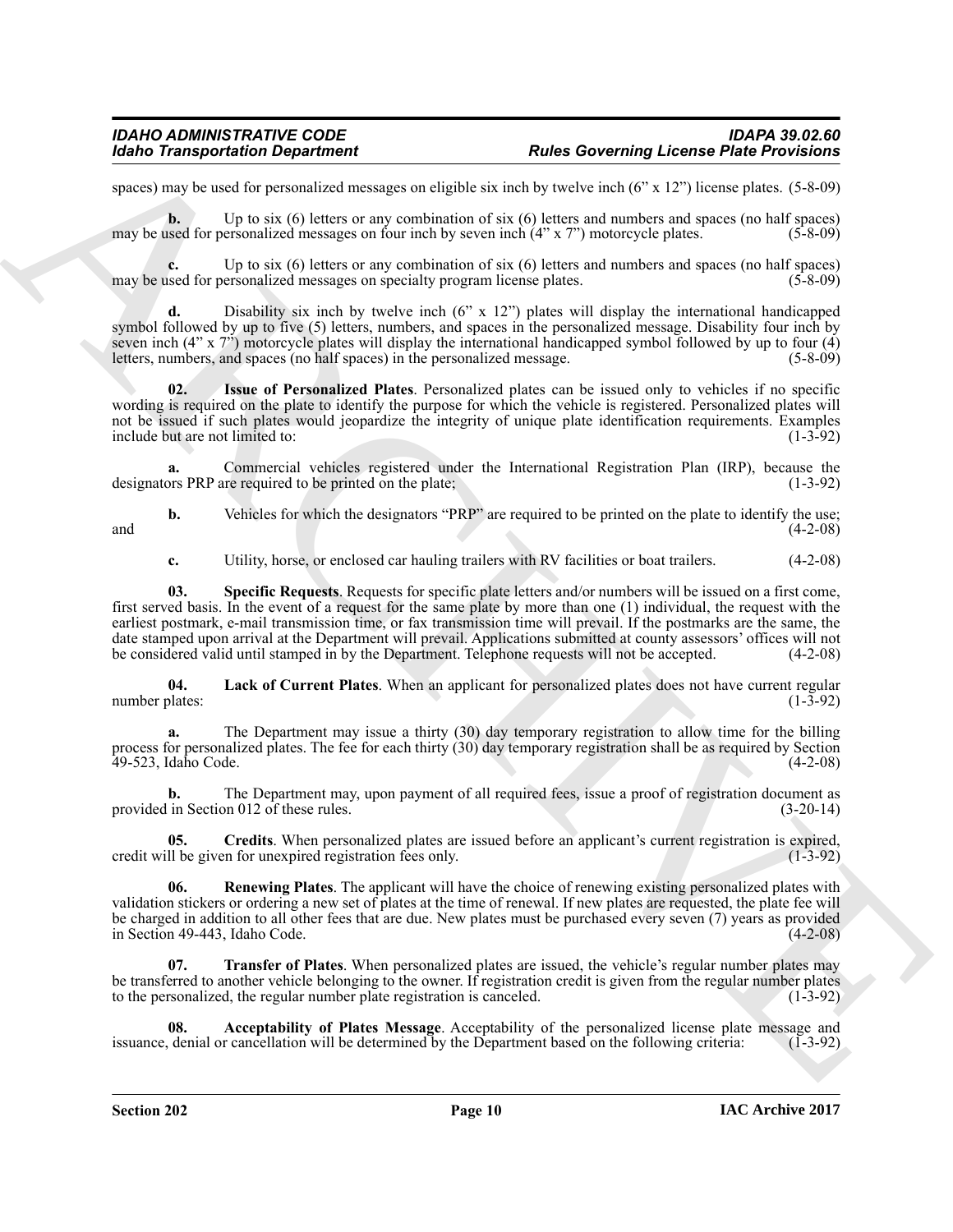**a.** The combination of numbers and letters requested or combinations of same may not duplicate an existing combination in use, with the following exception. A duplication is allowed only when the combination of numbers and letters requested is the same on a small (ie: motorcycle sized plate) and a large (ie: passenger car) sized<br>(3-20-14)  $\mu$  plate. (3-20-14)

Reading Transportation Department<br>
and the contentions consider and ident responses on consider a material of the material of the Proposition and<br>
anti-material points and interview in the following consider a diagonal c **b.** The message, in any language, may not carry a sexual connotation nor consist of a term that is considered to be one of obscenity, contempt, prejudice, hostility, insult, racial degradation, ethnical degradation, or profanity, or vulgarity, as defined in dictionaries of general use, including, but not limited to, Webster's Unabridged Dictionary and the Harper & Row New Dictionary of American Slang. (3-20-14) Dictionary and the Harper  $\&$  Row New Dictionary of American Slang.

The message may not refer to any of the following: bodily functions, bodily fluids, or intimate body rence or orientation; acts of violence; or illegal substances. (3-20-14) parts; sexual preference or orientation; acts of violence; or illegal substances.

The message may not represent a club, membership, or gang that is commonly known to promote ubstances or illegal acts. (3-20-14) violence, illegal substances or illegal acts.

**c.** The criteria in Paragraph 202.08.b. of these rules is not to be considered an exhaustive list. A compilation of offensive or obscene words, terms or letter/number combinations gathered from the experience of Idaho and other states may also be used as a guide. The Department may also rely on information obtained from law enforcement agencies within or outside of Idaho. (3-20-14) enforcement agencies within or outside of Idaho.

**d.** When a complaint is received from the public concerning an issued plate, the name of the caller be recorded nor, if known, revealed. (1-3-92) will not be recorded nor, if known, revealed.

**e.** Final determination regarding applications for questionable messages or cancellation of issued plates will be made by the Division of Motor Vehicles. The determination process shall include a first review by technical staff, followed by a second review by supervisory and management staff. An applicant does, however, have a right to a hearing on the decision.

**09. Message Preferences**. Applicants may submit three (3) message preferences including the specific meaning of each. The first choice that is available and acceptable will be issued. If none of the preferences are available or acceptable, the applicant will be notified by return mail. (4-2-08) available or acceptable, the applicant will be notified by return mail.

<span id="page-10-5"></span><span id="page-10-4"></span>**10. Recalled Plates**. Personalized plates may be recalled by the Department for the following reasons: (1-3-92)

| a. | Error in manufacturing; or |  |  | $(1-3-92)$ |
|----|----------------------------|--|--|------------|
| b. | Clerical error.            |  |  | $(1-3-92)$ |

<span id="page-10-6"></span><span id="page-10-3"></span>**c.** Unacceptable personalized messages as outlined in Paragraph 202.08.b. of these rules. (4-2-08)

**11. Unexpired Fees**. If a set of personalized plates is recalled, the personalized plate program fee, unexpired portion of the registration fee, E.M.S. fee, plate fee, (if plates are returned to the Department), and all other applicable special plate fees, will be refunded or transferred to a new issue of personalized plat applicable special plate fees, will be refunded or transferred to a new issue of personalized plates.

**12. Expired Plates**. Personalized plates that are allowed to expire shall become immediately available for reissue to another applicant. There is no grace period. (1-3-92)

# <span id="page-10-1"></span><span id="page-10-0"></span>**203. PROVISIONS FOR FORMER PRISONER OF WAR (POW) LICENSE PLATES.**

**01. Eligible Person**. Any veteran who was a prisoner of war (POW) of an armed enemy of the United States during active service in the armed forces of the United States during the following recognized war periods may be eligible:

<span id="page-10-2"></span>WORLD WAR I April 6, 1917 to November 11, 1918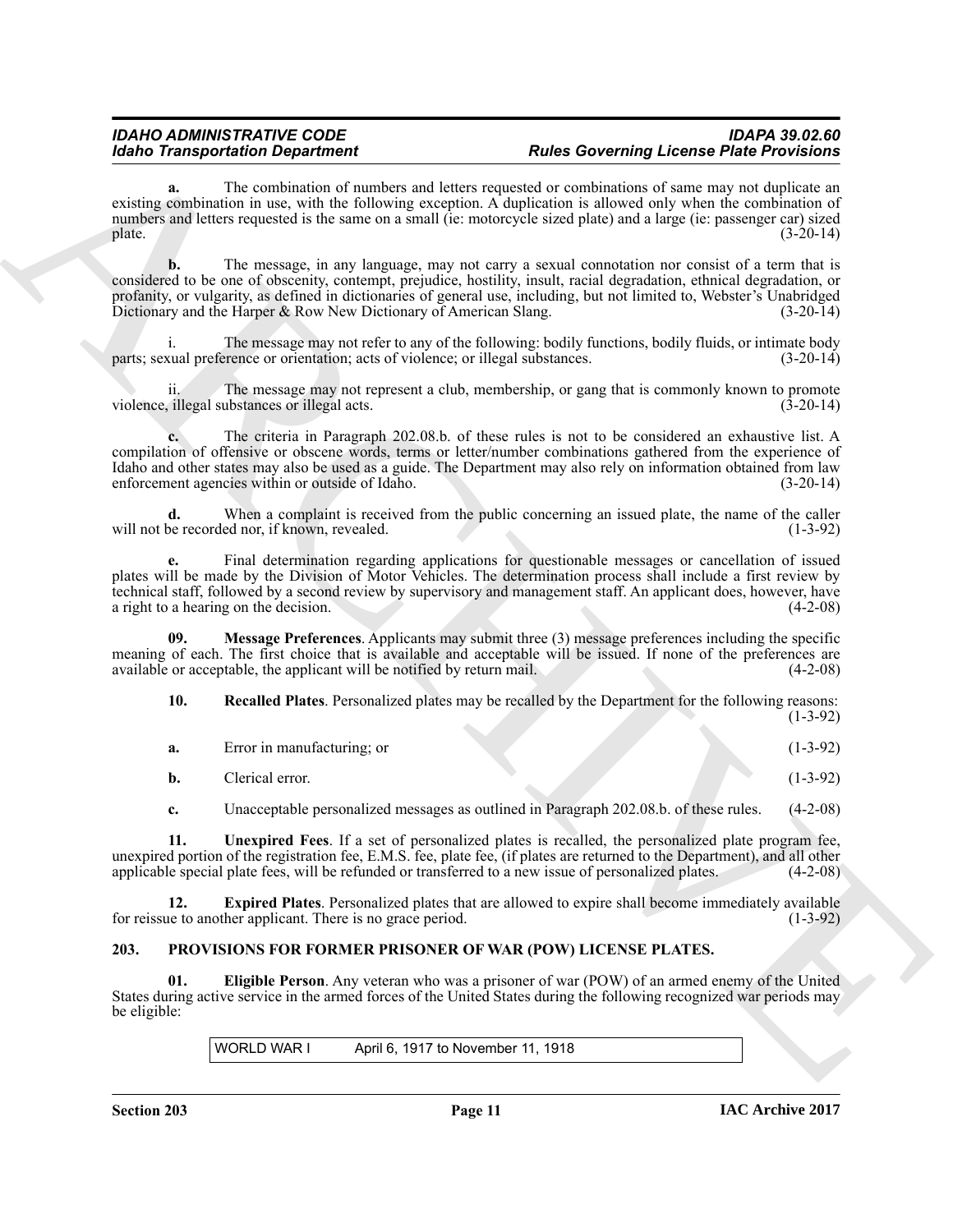|                           | WORLD WAR II                                     | December 7, 1941 to December 31, 1946                                                                                                                                                                                                                                                                                             |                |
|---------------------------|--------------------------------------------------|-----------------------------------------------------------------------------------------------------------------------------------------------------------------------------------------------------------------------------------------------------------------------------------------------------------------------------------|----------------|
|                           | <b>KOREAN WAR</b>                                | June 27, 1950 to January 31, 1955                                                                                                                                                                                                                                                                                                 |                |
|                           | <b>VIETNAM WAR</b>                               | August 5, 1964 to May 7, 1975                                                                                                                                                                                                                                                                                                     |                |
|                           | USS PUEBLO                                       | January 23, 1968 to December 23, 1968                                                                                                                                                                                                                                                                                             |                |
|                           | PERSIAN GULF                                     | August 2, 1990 (Congress has not assigned an ending date.)                                                                                                                                                                                                                                                                        |                |
|                           |                                                  |                                                                                                                                                                                                                                                                                                                                   | $(4-2-08)$     |
| 02.                       |                                                  | Certified Documentation. Eligibility shall be documented by a copy of the applicant's 53.55 or<br>DD-214 Separation from Active Duty papers, or other specific documentation received from the Veterans<br>Administration that certifies that the applicant was a prisoner of war during the recognized war periods stated above. | $(1-3-92)$     |
| $204. - 299.$             | (RESERVED)                                       |                                                                                                                                                                                                                                                                                                                                   |                |
| 300.<br>plate as follows: | PROVISIONS FOR SAMPLE PLATES.                    | Sample plates are issued at twelve dollar (\$12) per plate on the "Scenic Idaho/Famous Potatoes" red, white, and blue                                                                                                                                                                                                             | $(1-3-92)$     |
| 01.                       |                                                  | <b>Plate Size.</b> Plates carrying the word SAMPLE in both passenger car size (six inches by twelve<br>inches (6" x 12")) and motorcycle size (four inches by seven inches $(4" x 7")$ ).                                                                                                                                         | $(1-3-92)$     |
| 02.                       |                                                  | Personalized Sample Plates. Personalized Sample plates are issued on both plate sizes, passenger<br>car with maximum of seven $(7)$ characters and motorcycle size with a maximum of six $(6)$ .                                                                                                                                  | $(1-3-92)$     |
| a.                        |                                                  | The applicant completes an Application for Personalized Sample License Plate Form.                                                                                                                                                                                                                                                | $(4-2-08)$     |
| b.<br>application.        |                                                  | The acceptability screening process used is the same as that used for regular personalized plate                                                                                                                                                                                                                                  | $(1 - 3 - 92)$ |
|                           | plates with personalized character combinations. | The Department shall adopt written policy for the issuance of duplicate and replacement sample                                                                                                                                                                                                                                    | $(1-3-92)$     |
| d.                        |                                                  | The department may include other special license plate programs for sample plate sale, when not<br>prohibited by code, or that would not cause a compromise of a special eligibility plate program.                                                                                                                               | $(4-2-08)$     |
| 03.                       |                                                  | <b>Penalties</b> . There is a penalty for fictitious display of sample plates (Section 49-456, Idaho Code).                                                                                                                                                                                                                       | $(1-3-92)$     |
| $301. - 999.$             | (RESERVED)                                       |                                                                                                                                                                                                                                                                                                                                   |                |
|                           |                                                  |                                                                                                                                                                                                                                                                                                                                   |                |

# <span id="page-11-3"></span><span id="page-11-0"></span>**204. -- 299. (RESERVED)**

# <span id="page-11-7"></span><span id="page-11-6"></span><span id="page-11-4"></span><span id="page-11-1"></span>**300. PROVISIONS FOR SAMPLE PLATES.**

# <span id="page-11-5"></span><span id="page-11-2"></span>**301. -- 999. (RESERVED)**